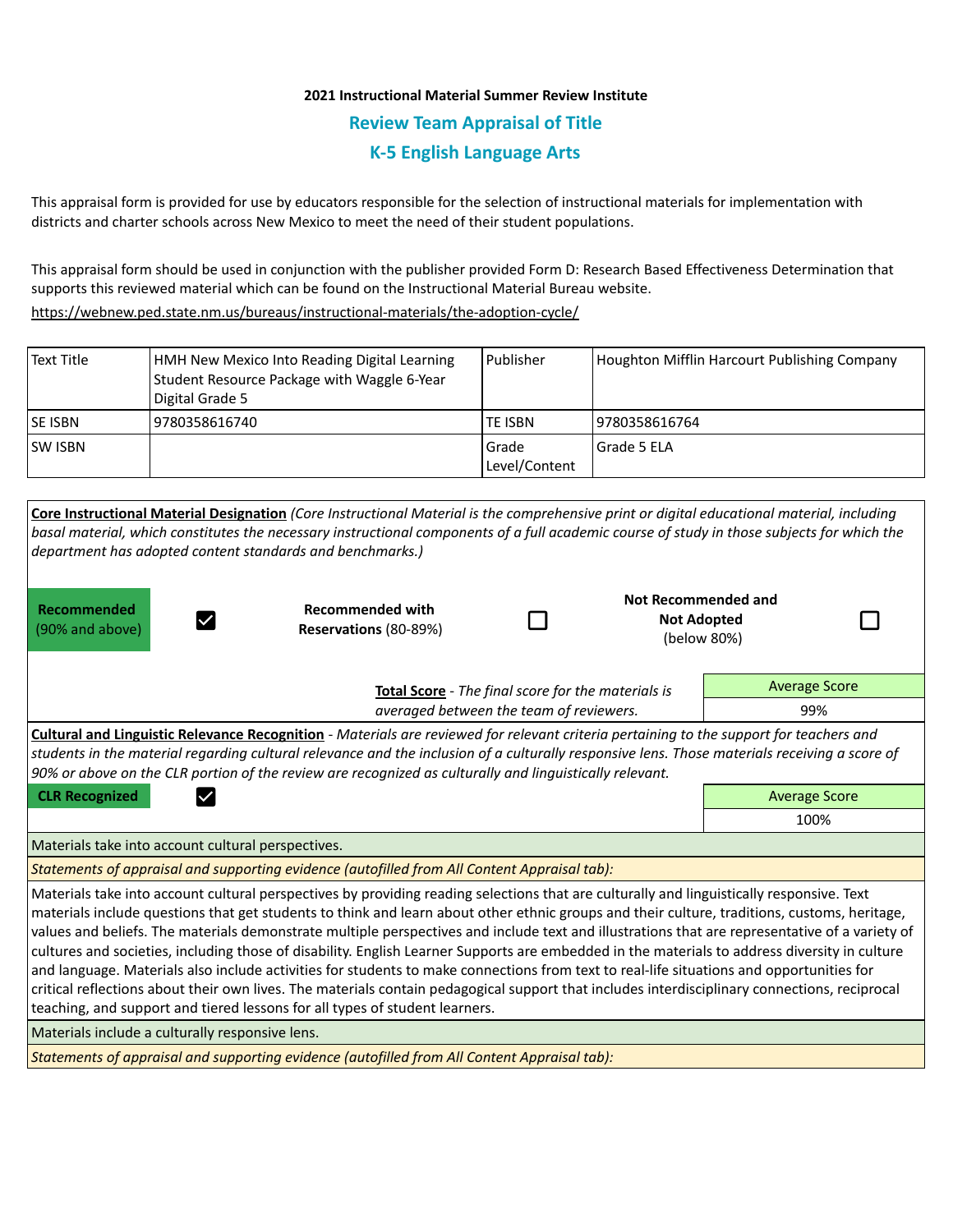Best practices to support all learners are included. To create cultural bias-free, stereotype-free, and barrier-free instruction, the materials contain evidence of a balance in a variety of relevant and cultural materials. Tiered lessons and English Learner supports include instructional tools that are incorporated into the materials to relate content to student diversity in culture and language. Critical vocabulary is a technique used throughout the materials. Tools that demonstrate multiple perspectives in a specific concept are incorporated in the materials through activities such as writing opinion essays. Students engage in critical reflections about their own lives and societies through projects that are embedded throughout the materials.

**Structured Literacy Recognition** - *Materials are reviewed for relevant criteria pertaining to the support for teachers and students in the components of structured literacy. Those materials receiving a score of 90% or above on the structured literacy portion of the review are recognized as having high quality support for the components of structured literacy.*

**SL Recognized Average Score** Average Score and Average Score and Average Score and Average Score and Average Score



99%

Materials are informed by and based on the Science of Reading; reflect evidence-based teaching principles; and reflect evidence-based elements of structured literacy.

*Statements of appraisal and supporting evidence (autofilled from Structured Literacy/ELA Content Appraisal tab):* 

Weekly and daily lesson plans show consistent, integrated instructional design for the whole class and small groups following a researchbased scope and sequence. Weekly lesson plans focus on building knowledge, language, vocabulary, foundational skills, communication and writing workshop. Vocabulary lessons are drawn from students' reading, and reinforce academic vocabulary meaning throughout the week. Students learn tools to determine meaning on their own by applying vocabulary strategies. Foundational skills lessons are explicit and systematic based on the science of reading for skills at the 5th grade level. Students work on decoding, fluency and spelling, using lessons that are integrated across these three areas. The "Teaching Pal" guides students through shared reading and critical analysis of a "MyBook text" (student book) working on the comprehension skill or strategy.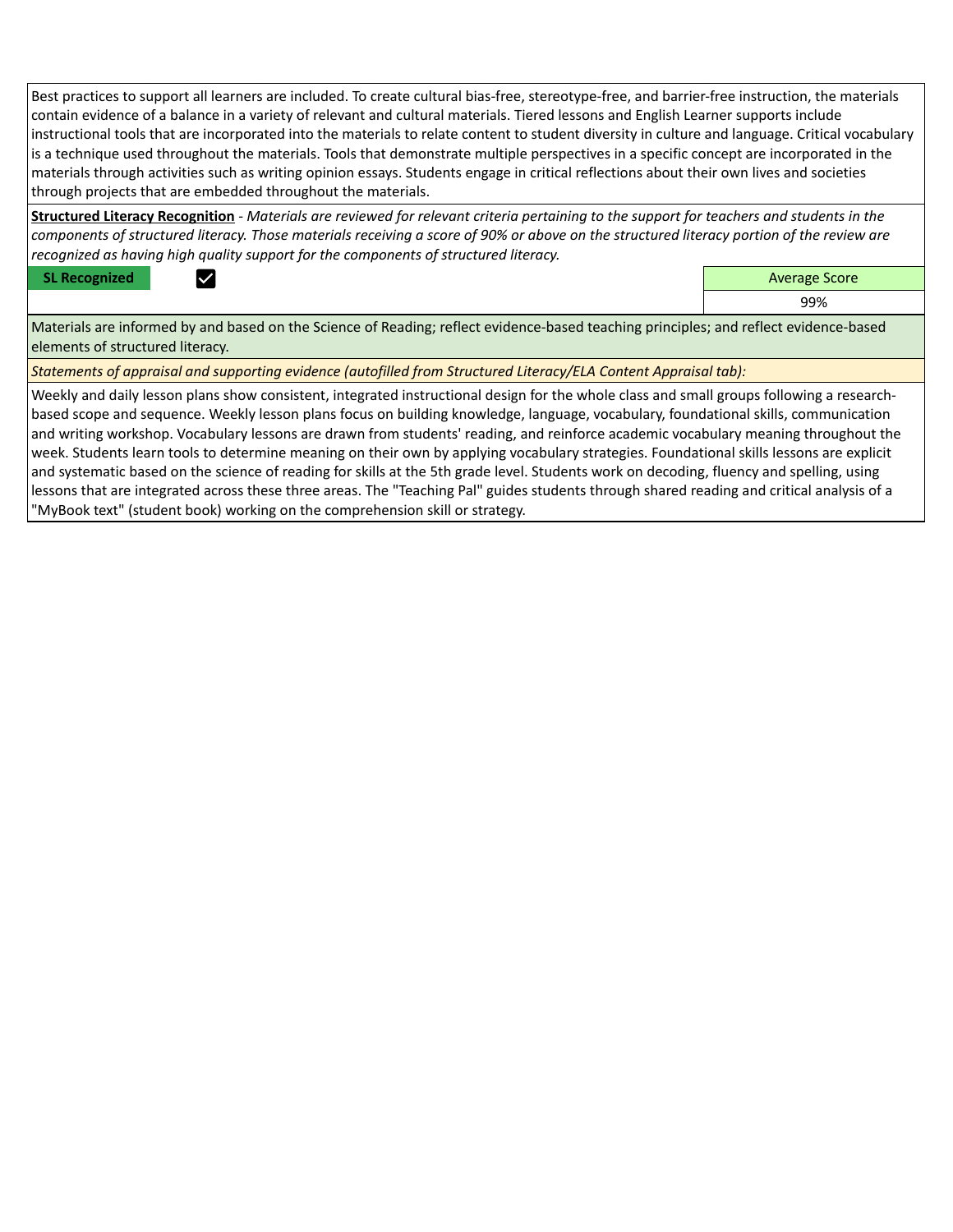**Standards Review** *- Materials are reviewed for alignment with the state adopted content standards, benchmarks and performance standards.*

Average Score

99%

Materials align with grade level ELA standards overall.

*Statements of appraisal and supporting evidence:* 

HMH Reading materials align with the 5th grade ELA CCSS, including reading, writing, language, and speaking/listening. Reading is integrated with writing and speaking and listening standards, which are evident in each of the 12 modules. Modules begin with a list of text sets used to address standards, followed by the introduction of an "Inquiry and Research Project" that addresses standards in reading, writing, speaking and listening. The "Inquiry and Research Project" extends over the 3-week module. There is a variety of texts that include literature, informational text, plays, myths, poetry, and fantasy as well as videos that integrate science, social studies and the arts. Each week is comprised of lessons that cover building background, vocabulary, reading, small group differentiated instruction, literacy centers, foundational skills, communication, and writing.

Materials align to reading standards.

*Statements of appraisal and supporting evidence:* 

HMH Reading materials align to the reading standards and are comprised of the essential components of reading required for success in grade 5. Students participate in foundational skill building, vocabulary development, reading, writing, and speaking and listening. Phonics and fluency are covered in the foundational skills section. Explicit instruction is used to teach skills, such as decoding multisyllabic words, and then spiral throughout the modules. Both academic and general vocabulary are explicitly taught. Teachers guide the comprehension process using the "Read for Understanding" and "Targeted Close Read" sections located in the margins of the "Teaching Pal Book 1 and 2." The student materials provide students with opportunities to practice skills and reinforce learning. Skills learned are applied within the reading materials and across contents. Lessons are delivered in an "I Do, We Do, You Do" format.

Materials align to writing standards.

*Statements of appraisal and supporting evidence:* 

HMH Reading materials align with 5th grade writing standards. The Writing Workshop has 12 modules that help students learn and engage with the writing process. Modules focus on essays, stories, letters, editorials, personal narratives, research reports, poetry, and realistic fiction. Each module has 15 lessons starting with a focal text and a focus statement that primes the students for the writing piece they will write. Students go through the process of prewriting, drafting, revising, editing, publishing and sharing. The student "Writer's Notebook" supports the writing lessons presented to students by having students set goals, plan, look at models, use graphic organizers to brainstorm ideas and follow rubrics.

Materials align to speaking and listening standards.

*Statements of appraisal and supporting evidence:* 

Speaking and listening standards are embedded in the materials through the expectations of projects, presentations and collaborative discussions. Students learn rules regarding the proper way to have a discussion and deliver a presentation. Teaching Guides recommend guidance on how to introduce the skills; provide guided practice with the students; and support students to apply the skills. Collaborative discussions provide students with opportunities to work cooperatively to discuss questions; to share where they have found the evidence to support their responses; and to discuss their own ideas while working with a partner or small group. Students are afforded the opportunity to give presentations using the rules of speaking and tips on how to present with appropriate volume, tone, pace, and expression.

Materials align to language standards.

*Statements of appraisal and supporting evidence:* 

HMH materials align to the 5th grade language standards. There are a variety of materials that afford students the opportunity to practice using formal and informal language. Throughout the materials, students learn to differentiate between formal and informal English and situations, where they are appropriate. They are taught that most forms of writing should use relatively formal language, but in everyday conversations, informal language is acceptable. English Language Learner supports are embedded to facilitate language connections for students. Teacher models and instruction are included in the materials to reinforce word meanings and language development. Materials contain opportunities for students to improve word choice to convey ideas precisely.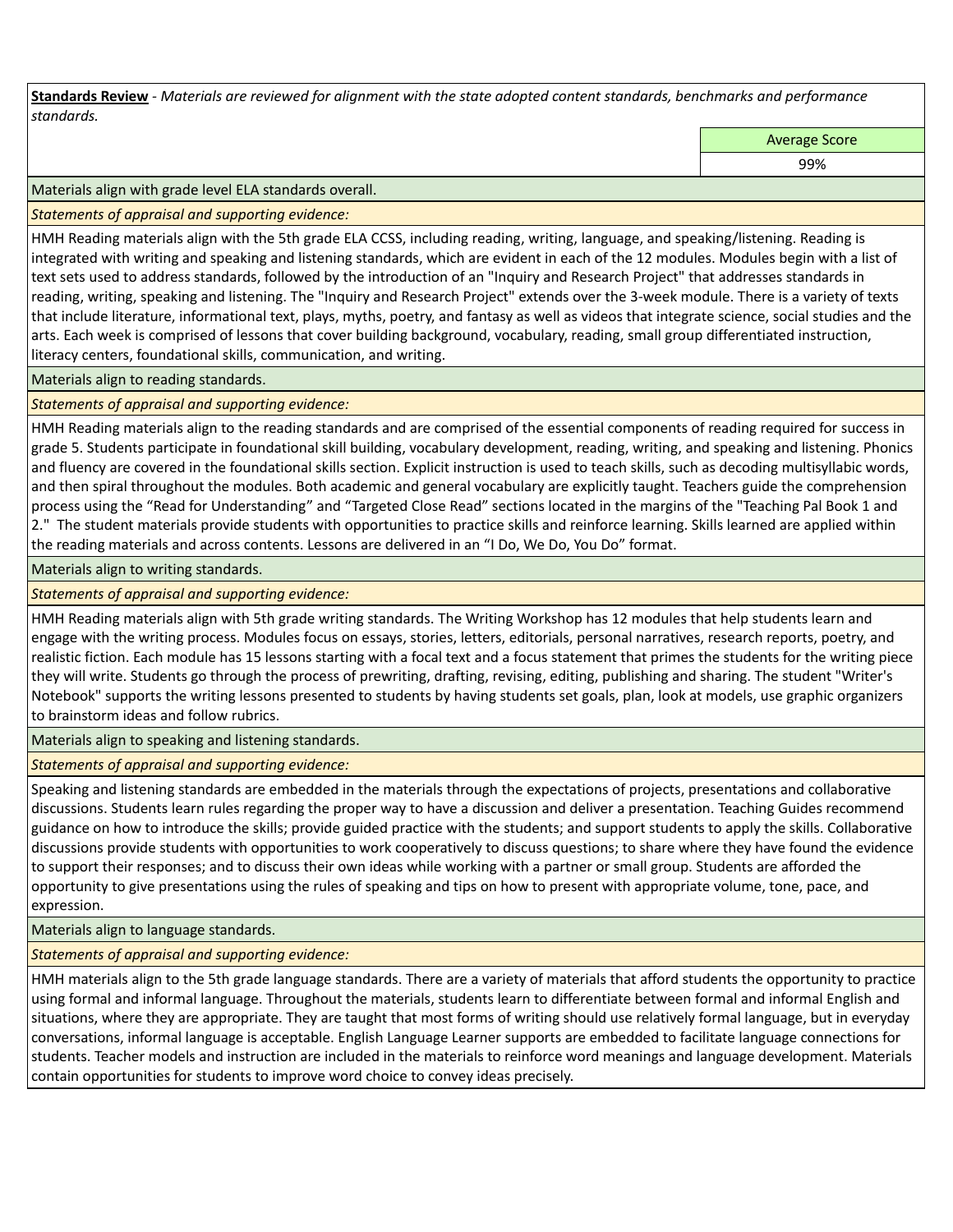**Structured Literacy Review** *- Materials are reviewed for relevant criteria pertaining to the support for teachers and students in the components of structured literacy.*

Average Score

99%

Materials are informed by and based on the Science of Reading; reflect evidence-based teaching principles; and reflect evidence-based elements of structured literacy.

*Statements of appraisal and supporting evidence:*

Weekly and daily lesson plans show consistent, integrated instructional design for the whole class and small groups following a researchbased scope and sequence. Weekly lesson plans focus on building knowledge, language, vocabulary, foundational skills, communication and writing workshop. Vocabulary lessons are drawn from students' reading, and reinforce academic vocabulary meaning throughout the week. Students learn tools to determine meaning on their own by applying vocabulary strategies. Foundational skills lessons are explicit and systematic based on the science of reading for skills at the 5th grade level. Students work on decoding, fluency and spelling, using lessons that are integrated across these three areas. The "Teaching Pal" guides students through shared reading and critical analysis of a "MyBook text" (student book) working on the comprehension skill or strategy.

**ELA Content Review** *- Materials are reviewed for relevant criteria pertaining to the support for teachers and students in the specific content area reviewed.*

Average Score

100%

Materials provide sequential, cumulative instruction and practice opportunities for a full range of foundational skills.

*Statements of appraisal and supporting evidence:* 

Materials provide sequential, cumulative instruction and practice using foundational skills. Weekly lessons in all 12 modules contain foundational skills that cover the three areas of decoding, spelling, and fluency. The teacher's guide includes two decoding lessons each week. In decoding lessons, the teacher uses a 3 step process to teach (following a gradual release model). Students apply decoding skills when reading connected texts and comprehend texts using teacher support. Reading lessons focus on areas of fluency, accuracy, and self correction using a two-step approach.

Materials provide a selection and range of high-quality texts worthy of students' time and attention, exhibiting exceptional craft and thought and/or providing useful information.

*Statements of appraisal and supporting evidence:* 

The HMH materials that are provided for both teacher and students cover a large range of high-quality texts worthy of student's time and attention. The "myBook" text selections expose students to many stories to include both fiction and informational text from a variety of genres. Explicitly taught lessons throughout the modules help students read and comprehend literature and informational text to meet grade level complexity. Texts include poetry, informational text, narrative nonfiction, narrative fiction, magazine articles, fantasy, adventure, biographies, science fiction, stories, media videos, persuasive texts, plays, and fairy tales from a variety of authors.

Questions in the materials are high-quality text-dependent and text-specific questions. The overwhelming majority of these questions are text-specific and draw student attention to the particulars in the text.

*Statements of appraisal and supporting evidence:* 

Materials contain high-quality text-dependent and text-specific questions in the "Teaching Pals 1 and 2". There are depth of knowledge level questions on the read for understanding and targeted close reads. Students analyze characters and answer questions while citing evidence. Questions are also provided in the respond to text collaborative discussion throughout the teacher's Teaching Pals. In the "Know it, Show it -Independent Practice book" there are plenty of opportunities for students to answer high quality and text-specific comprehension questions. Students also have opportunities to answer high-quality text-dependent and text-specific questions in their "myBooks". Collaborative discussion questions can be answered through the ebook platform, providing multisensory and multimodal methods to keep student engagement, interest and attention on texts and content.

Materials provide scaffolding and supports to enable students' learning of English language arts.

*Statements of appraisal and supporting evidence:*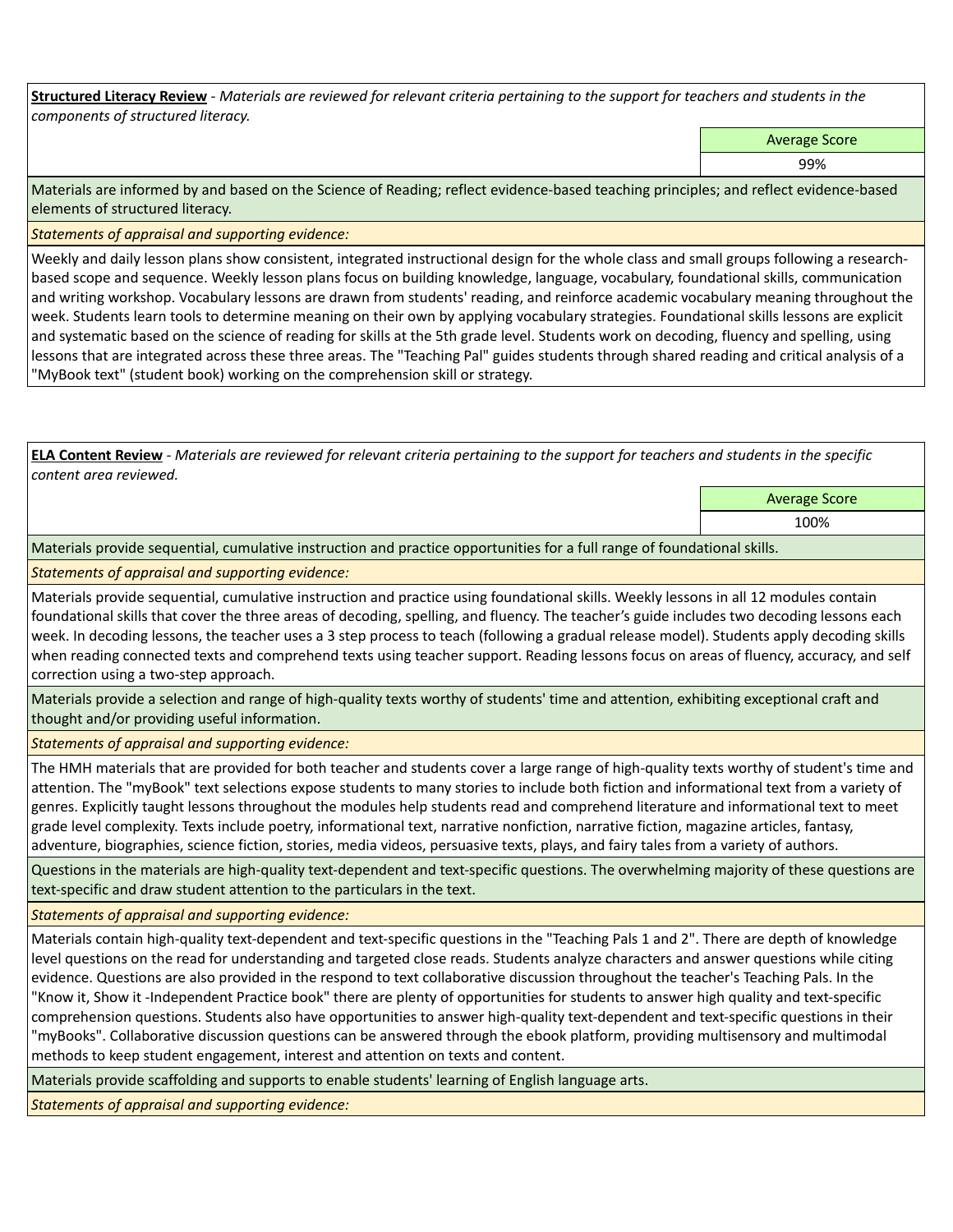The HMH materials provide scaffolding and supports to enable students' learning of the English language arts standards. All students engage in the grade level text selection each week, with supports from the "Supporting All Learners", "English Learner Support" and "Small Group Differentiation" to help scaffold the learning. Graphic organizers, display and engage charts, minilessons, and anchor charts are used to teach and reinforce lessons. For struggling students, there are supports to help scaffold students' learning. The small group instruction available each week provides options for differentiation using graphic organizers, Rigby leveled readers, and table top minilessons as well as independent/collaborative work and intervention opportunities. There is a large selection of graphic organizers and minilessons to help reinforce skills.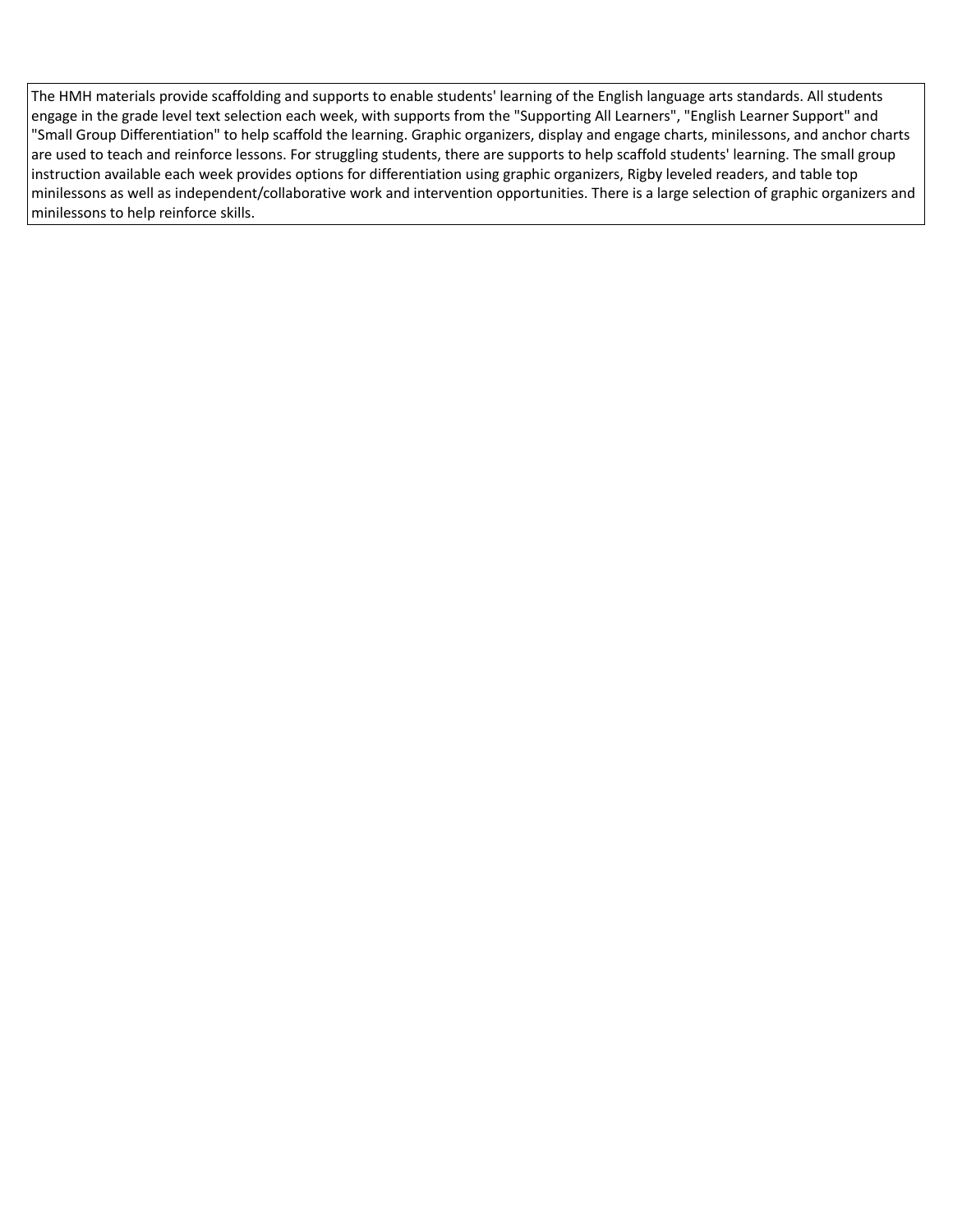**All Content Review** *- Materials are reviewed for relevant criteria pertaining to the support for teachers and students in the material regarding the progression of the standards, lesson structure, pacing, assessment, individual learners and cultural relevance.*

Average Score

100%

Materials are coherent and consistent with the standards that all students should study in order to be college and career ready.

*Statements of appraisal and supporting evidence:*

Materials are coherent and consistent with the standards for all students to be successful. Texts are from many authors and genres to engage all students in a variety of lessons to meet the level of mastery for each standard. The materials are rigorous and promote student growth in reading, writing, language, speaking and listening throughout the modules, which is essential for college and career readiness. Skills spiral throughout the year to ensure deep understanding of the standards. Instructional supports are in place to help all students be successful.

Materials are well designed and take into account effective lesson structure and pacing.

*Statements of appraisal and supporting evidence:*

The instructional materials are well designed and build on each other to account for effective lesson structure and pacing. Basic skills are taught first, advancing to more difficult skills. Each of the elements of reading are evident throughout the lessons. Skills spiral throughout the year to ensure deep understand of each standard. Each week contains lessons in foundational skills, reading, communication, vocabulary, and writing. There are both whole group and small group lessons with ample opportunities for students to work independently and cooperatively with peers. Lessons are delivered explicitly following the 'I do' (Connect and Teach), 'We do' (Apply), 'You do' (Engage and Respond) format.

Materials support teacher planning, learning, and understanding of the standards.

*Statements of appraisal and supporting evidence:*

The instructional materials include Teacher's Edition (4) , Teaching Pal (2), Writers Workshop Teacher's Guide, and numerous online resources that are designed to support teachers when planning, learning, and understanding the standards. The Teacher Edition includes a 'Module at a Glance' and 'Week at a Glance' for each week that helps teachers plan and understand standards that will be covered, enabling teachers to plan and build their own background on the materials and content being taught prior to teaching. The lessons are set up to be explicitly taught following the 'I do', 'We do', 'You do' format following the Science of Reading. Resources are listed so that teachers know what is available to them as well as what assessments they have access to. Each week also has a "Preview Lesson Text" that provides background for the teacher so that he/she can best support students in making connections and understanding key ideas.

Materials offer teachers resources and tools to collect ongoing data about student progress on the standards.

*Statements of appraisal and supporting evidence:*

Materials offer teacher resources and tools to collect ongoing data about students' progress that is meaningful by providing multiple ways to observe, measure and understand student data. Multiple assessments and tools are provided to collect student data and drive instruction. Screening, diagnostic and progress-monitoring assessments are used to identify areas for intervention, plan flexible groups for teaching, and monitor progress throughout the year. Within each module, weekly formative assessments are given to monitor students' understanding of key skills taught each week and determine small-group placement to reteach skills as needed. Quizzes are given on selection readings from the students' workbook "MyBook 1 and MyBook 2" to assess comprehension on myBook texts.

Materials support effective use of technology to enhance student learning.

*Statements of appraisal and supporting evidence:*

Materials support effective use of technology to enhance student learning by providing online resources. Students can access all program materials and complete and submit assignments and assessments using the digital component of the curriculum. The student digital component also tracks progress. Teachers have access to all program materials and are able to plan lessons, assign materials, view assessment reports and group students using the digital component of the curriculum. Each module also uses technology by introducing the topic through a Get Curious video that helps build background knowledge for students. Modules also include inquiry and research projects that integrate the use of technology.

Materials can be easily customized for individual learners.

*Statements of appraisal and supporting evidence:*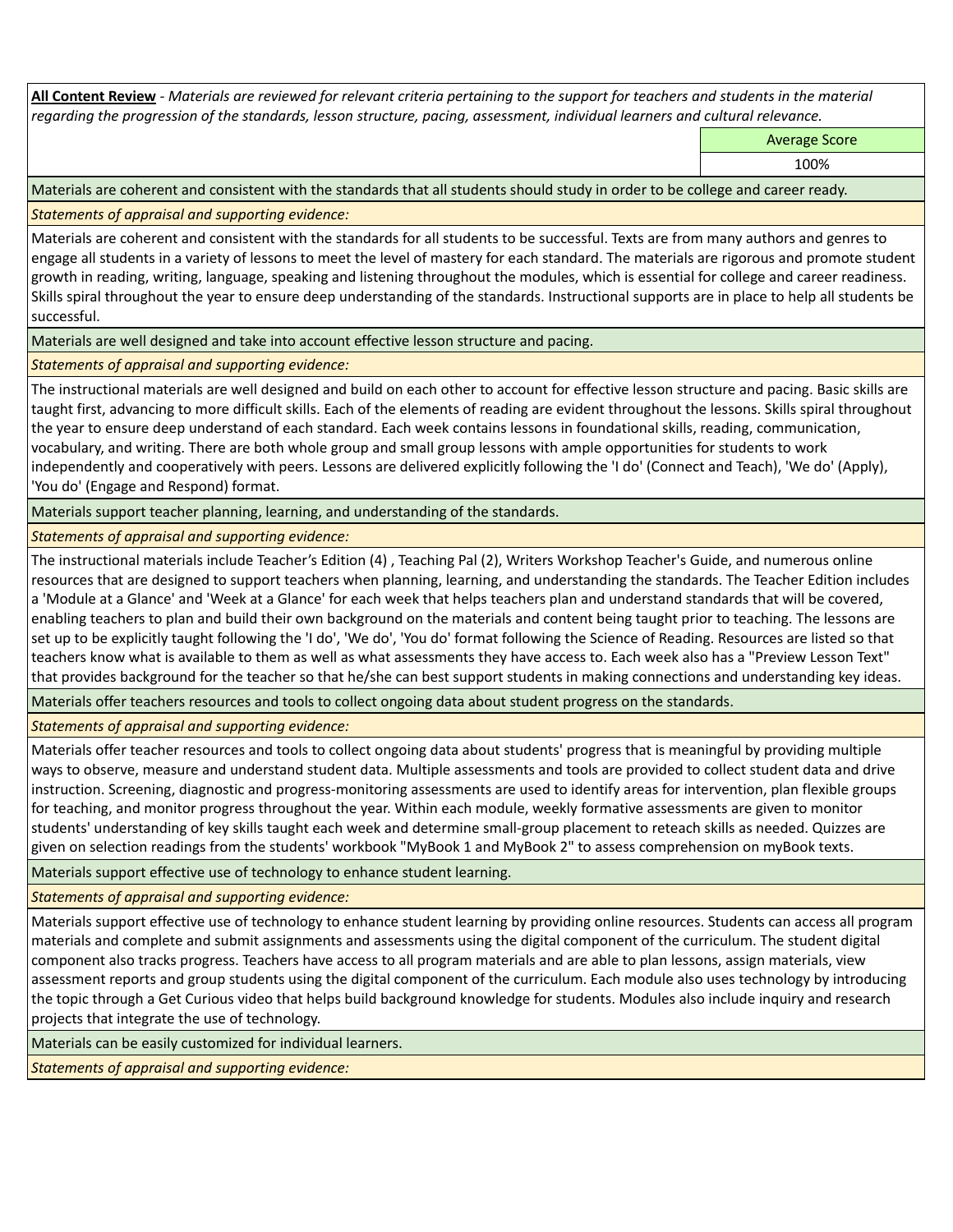Materials can be easily customized for individual learners to provide an appropriate level of support. In whole group reading lessons, Supporting All Learners notes are in the teacher edition to scaffold instruction. Small group instruction provides differentiated instruction to students to reinforce, extend and intervene. Small groups use tabletop mini lessons to reteach a skill or strategy from the shared reading. Guided Reading groups provide leveled readers that match students' instructional levels and target specific reading behaviors in small groups. In the whole group reading lessons in the teacher edition, there is English Learner Support with substantial, moderate and light levels of support for learners that best targets the needs of English learners. Digital materials also have digital features that provide accessibility for students who have impairments to vision, hearing, cognition or mobility.

Materials give all students extensive opportunities and support to explore key concepts.

*Statements of appraisal and supporting evidence:*

Materials give students extensive opportunities and support to explore key concepts by providing pedagogy supports for all learners and options for differentiation through small group instruction and Literacy Centers. Each Module begins with a "Module Launch" that activates prior knowledge and builds background. Lessons progress with an introduction of skills, guided practice, and an apply format. English Language Learners, culturally and linguistically diverse students and other special populations are provided with multiple supports to activate their participation in learning the content. The materials contain text complexity that engage students in learning levels of sophistication appropriate to their grade level and gives them extensive opportunities and support to explore key concepts. Intentionally sequenced skills and concepts are provided in the scope and sequence for guidance in delivering progressive instruction to students.

Materials take into account cultural perspectives.

## *Statements of appraisal and supporting evidence:*

Materials take into account cultural perspectives by providing reading selections that are culturally and linguistically responsive. Text materials include questions that get students to think and learn about other ethnic groups and their culture, traditions, customs, heritage, values and beliefs. The materials demonstrate multiple perspectives and include text and illustrations that are representative of a variety of cultures and societies, including those of disability. English Learner Supports are embedded in the materials to address diversity in culture and language. Materials also include activities for students to make connections from text to real-life situations and opportunities for critical reflections about their own lives. The materials contain pedagogical support that includes interdisciplinary connections, reciprocal teaching, and support and tiered lessons for all types of student learners.

Materials include a culturally responsive lens.

*Statements of appraisal and supporting evidence:*

Best practices to support all learners are included. To create cultural bias-free, stereotype-free, and barrier-free instruction, the materials contain evidence of a balance in a variety of relevant and cultural materials. Tiered lessons and English Learner supports include instructional tools that are incorporated into the materials to relate content to student diversity in culture and language. Critical vocabulary is a technique used throughout the materials. Tools that demonstrate multiple perspectives in a specific concept are incorporated in the materials through activities such as writing opinion essays. Students engage in critical reflections about their own lives and societies through projects that are embedded throughout the materials.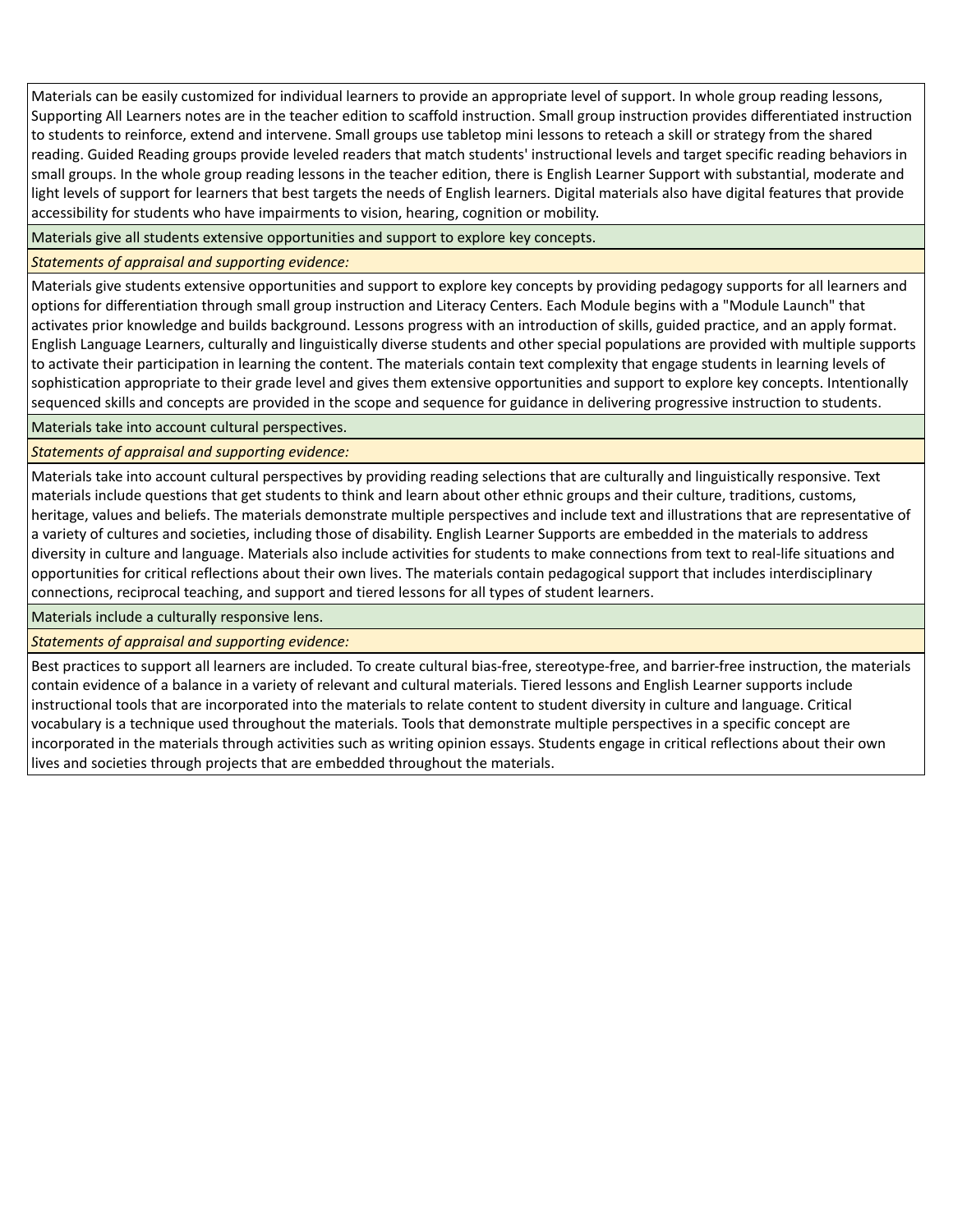**Reviewers' Professional Summation** *- These materials are reviewed by Level II and Level III educators from across New Mexico. The reviewers have brought their knowledge, experience and expertise into the review of these materials. They offer here their individual summary of the material as a whole.*

Reviewer #: 13

*Background and experience:*

I am a Level III Teacher with 21 years of experience at the elementary level. I have taught grade k, 2, 3, 5, and Title I Reading and Language Arts. I have a master's degree in Special Education and bachelor's degree in Elementary Education, with a minor in bilingual education. I currently hold a Level III-A Teaching License and a Level III-Admin PK-12 License. I have endorsements in TESOL, Reading, Bilingual Education and Modern and Classical Languages.

### *Professional summary of material:*

HMH into Reading materials for 5th grade were reviewed and meet grade level standards for all components of Language Arts: reading, writing, language, and speaking and listening. Lessons are systematic and explicitly taught. There are supports for all types of learners, including English Language Learners. Materials contain a variety of differentiated instruction for student needs to support all learners. Materials include tiered supports: Access, Challenge, Interventions; English Learner Supports; and Small Group instruction. A balance of reading selections are referenced in the table of contents and include realistic fiction, fantasy, text/informal letter, realistic fiction letters, poems, memoir, informational text, narrative fiction, opinion text, plays and tall tales, classic tales, myths, and narrative nonfiction. Reading selections address multiple grade-level content standards. A variety of informational text selections include historical and scientific grade-level readings as well as leveled readers on social and cultural aspects. Foundational skill building lessons and activities are embedded in the materials and include explicit and direct instruction. All in all, the five big Reading Ideas and English language standards are inclusive in the HMH materials. To create a cultural bias-free, stereotype-free, and barrier-free instruction, the materials contain evidence of a balance in a variety of relevant and cultural materials. Pedagogy to inform cultural and linguistic responsiveness to students' backgrounds are integrated throughout the materials. Materials reflecting English Learner Supports have strong pedagogy and set high expectations for culturally and linguistically diverse students. It also has methods on how to facilitate language connections. Best practices to support all learners are inclusive. Throughout the materials, multiple ethnic perspectives of events and experiences, interpretations or descriptions are evident.

Reviewer #: 14

#### *Background and experience:*

I am a Level III teacher with 19 years of teaching experience at both the elementary and secondary level. I have a Master's in elementary education and a second Master's in School Administration. I hold a K-8 teaching license with endorsements in Language Arts, Family Consumer Science, Physical Education, and Reading. I also hold a K-12 administrators license. I am currently working as the Teacher Development Consultant for my district as well as an ELA content specialist.

## *Professional summary of material:*

Houghton Mifflin Harcourt grade 5 instructional materials were reviewed and do meet the grade level standards for reading, writing, language, and speaking and listening. The materials reviewed follow the science of reading and contain explicitly taught lessons that spiral and are reinforced throughout the year. Students are provided multiple opportunities to work on each standard. The consumable myBook 1 and 2 allow students to write directly in the margins, highlight text evidence, and complete discussion tasks directly in the text. The teacher guides are well developed and easy to follow. The week at a glance makes it easy for teachers to prepare for the week's learning, building their own background as well as that of their students. The Teaching Pal that contains the stories from the myBook provides an easy guide for teachers to plan for close reading using the Targeted Close Read and Read for Understanding questions in the margins. The Targeted Close Read and Read for Understanding questions cover varying DOK levels. The instructional supports are provided to all learners, with English language and small group instruction as well as intervention. I like the fact that all lessons follow the "I Do", "We Do", "You Do" approach to teaching. The materials come with Rigby guided reading books, but decodable text along with the leveled readers would benefit students.

#### Reviewer #: 15

*Background and experience:*

I am a Level II teacher with 22 years of teaching experience at the elementary level, kindergarten to 5th grade. I have a Master's degree in Interdisciplinary Studies with focus areas in Reading and SPED. I have a Bachelor's degree in Elementary Education with endorsements in Language Arts and Science.

*Professional summary of material:*